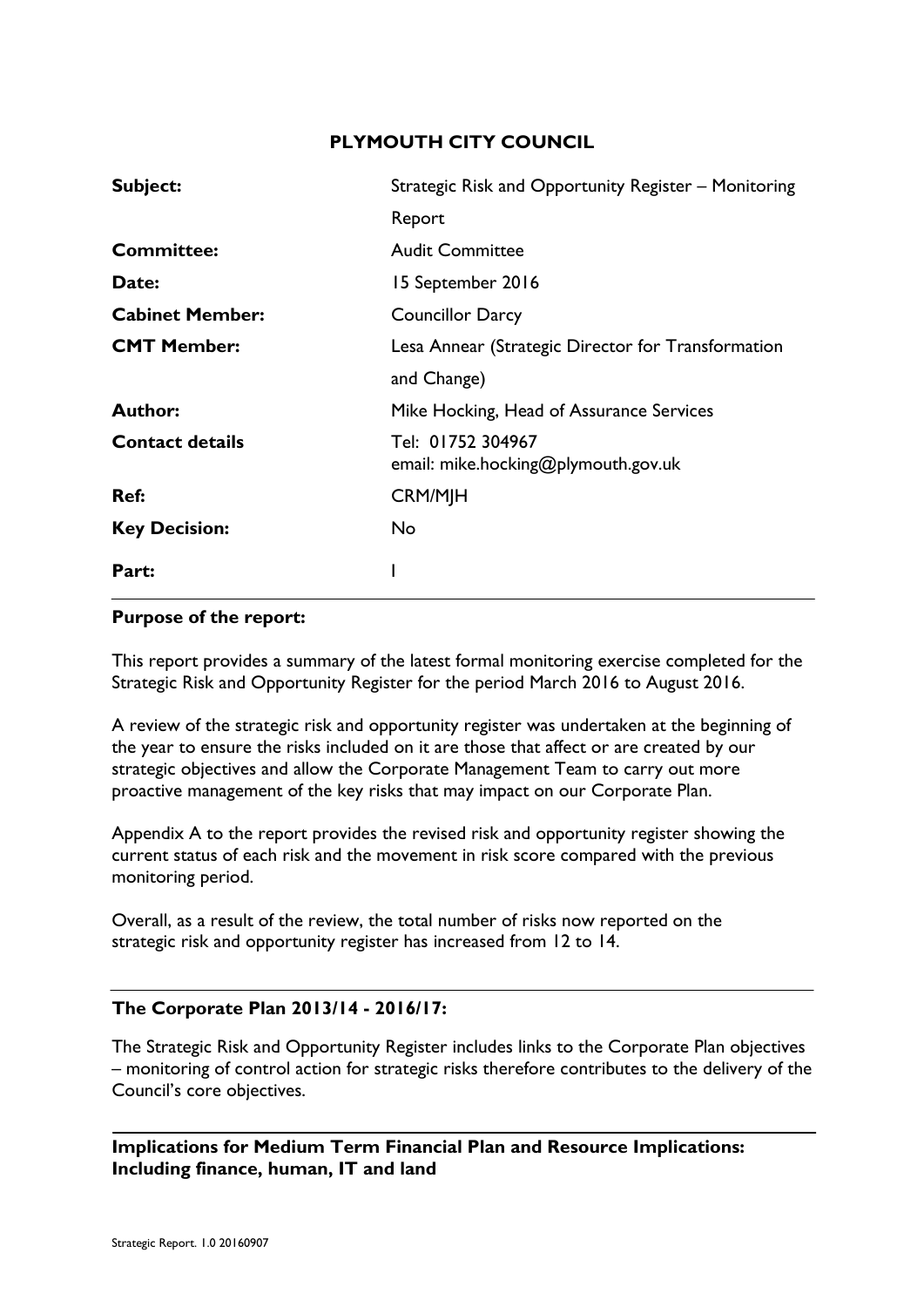None arising specifically from this report but control measures identified in risk and opportunity registers could have financial or resource implications.

## **Other Implications: e.g. Child Poverty, Community Safety, Health and Safety and Risk Management:**

None arising specifically from this report but community safety, health and safety issues and risks are taken into account in the preparation of risk and opportunity registers.

## **Equality and Diversity**

Has an Equality Impact Assessment been undertaken? Not required.

#### **Recommendations and Reasons for recommended action:**

The Audit Committee is recommended to: Note and endorse the current position with regard to the Strategic Risk and Opportunity Register.

#### **Alternative options considered and rejected:**

Effective risk management processes are an essential element of internal control and as such are an important element of good corporate governance. For this reason alternative options are not applicable.

#### **Published work / information:**

Plymouth City Council Risk and Opportunity Management [Strategy.](http://documentlibrary/documents/risk_and_opportunity_management_strategy.pdf)

#### **Background papers:**

None.

-

| Part | Part II | <b>Exemption Paragraph Number</b> |  |  |  |  |  |  |  |
|------|---------|-----------------------------------|--|--|--|--|--|--|--|
|      |         |                                   |  |  |  |  |  |  |  |
|      |         |                                   |  |  |  |  |  |  |  |
|      |         |                                   |  |  |  |  |  |  |  |

#### **Sign off:**

| Fin                                                                       |  | Leg | DVS2   Mon |                     |  | <b>HR</b> |  | <b>Assets</b> |  |  | Strat |  |
|---------------------------------------------------------------------------|--|-----|------------|---------------------|--|-----------|--|---------------|--|--|-------|--|
|                                                                           |  |     | 6373       | $\bigcap_{i=1}^{n}$ |  |           |  |               |  |  | Proc  |  |
| Originating SMT Member: Andrew Hardingham, Assistant Director for Finance |  |     |            |                     |  |           |  |               |  |  |       |  |
| Has the Cabinet Member(s) agreed the contents of the report? Yes          |  |     |            |                     |  |           |  |               |  |  |       |  |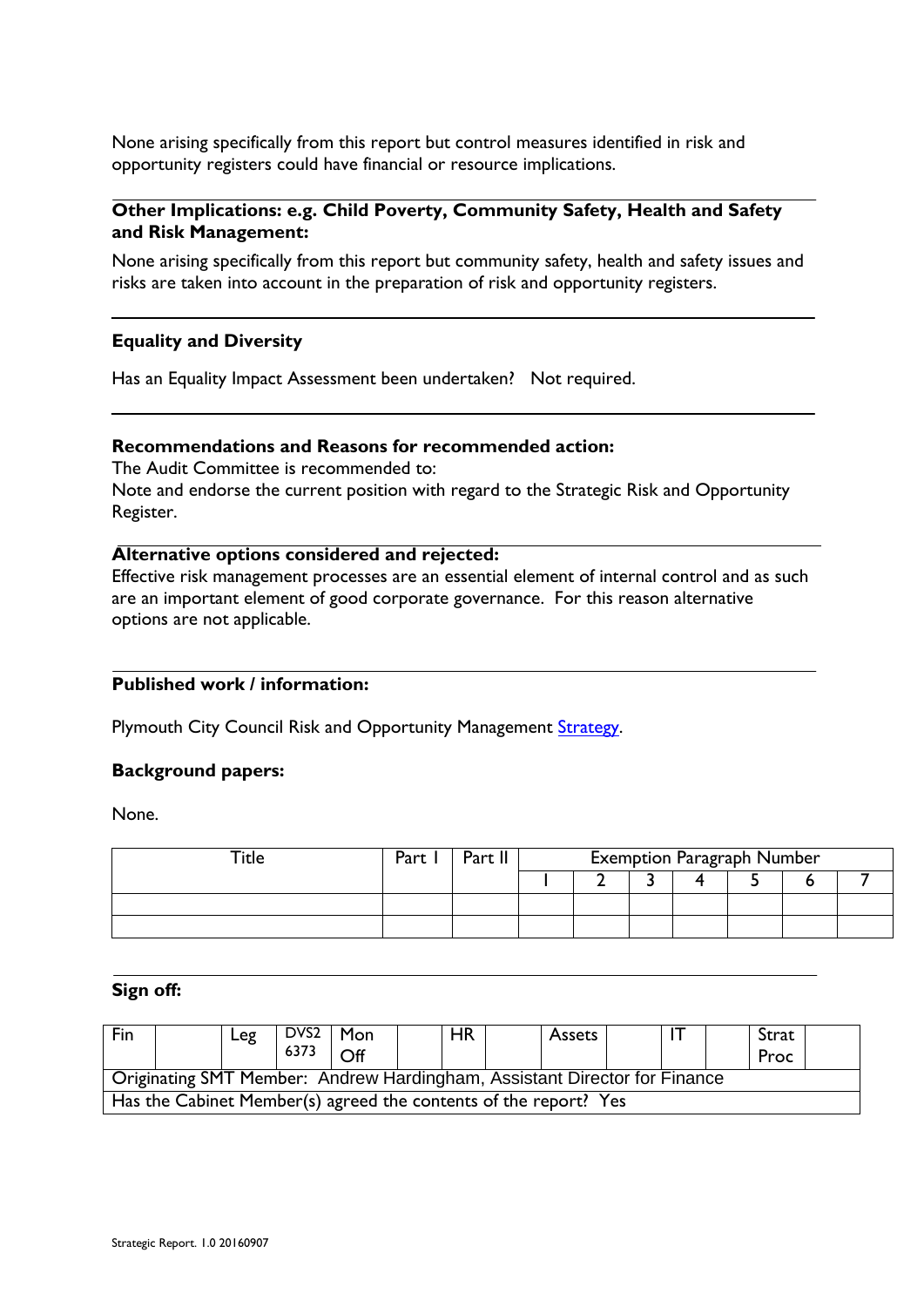## **1.0 Introduction**

**1.1** The position with regard to the Strategic Risk and Opportunity Risk Register was last reported to this Committee on [24 March 2016](http://democracy.plymouth.gov.uk/documents/s70252/Strategic%20Risk%20Opp%20Committee%20Report.pdf%20FINAL.pdf) and this report now provides a summary of the latest monitoring exercise covering the position as at 31 August 2016.

## **2.0 Strategic Risk & Opportunity Register Review**

- **2.1** Strategic risks can be defined as risks that affect the aims and objectives of the corporate body or hinder/stop successful achievement of corporate aims or priorities. As such they are key matters for the Corporate Management Team and impact on the whole organisation rather than just one department or service area.
- **2.2** As reported in March's committee, a review of the format and content of the strategic register was carried out at the beginning of the year in order to allow the Corporate Management Team to focus only on those risks and opportunities arising from our Corporate Plan objectives and high level outcomes and provide more oversight and challenge on action plans for mitigating those risks.
- **2.3** This new format now gives a fuller picture of individual risks with a more detailed risk description and consequences, links to the delivery of key objectives or projects as well as information on existing and planned mitigations.

## **3.0 Strategic Risk and Opportunity Register – Monitoring Summary**

- **3.1** In accordance with the strategy requirement for twice-yearly monitoring, the latest review and monitoring exercise was completed in August 2016 with the results discussed and agreed by CMT on 16 August 2016 and Cabinet Planning on 23 August 2016.
- **3.2** Attached to this report at Appendix A is the revised strategic risk and opportunity register showing the current status of each risk and any movement in risk score compared with previous monitoring periods together with explanatory commentary on the key issues for each risk.

### **4.0 Headline Issues**

#### **4.1 New Risks**

## **Amber Risk 114 - The organisation's ability to meet performance and delivery expectations in relation to statutory duties and deadlines are reduced – (Row No. 8)**

This risk is included in the strategic risk register being the strategic highlight of a number of related operational risks across directorates. A number of Council services undertake statutory duties such as regulation and enforcement. Increasing public demand and reduced staff resilience are creating pressures (both of complexity and volume) on services. This potentially creates risk in a number of areas such as product safety, food borne illness and contaminated land. Key areas of work in directorates have been risk assessed and prioritised in order to focus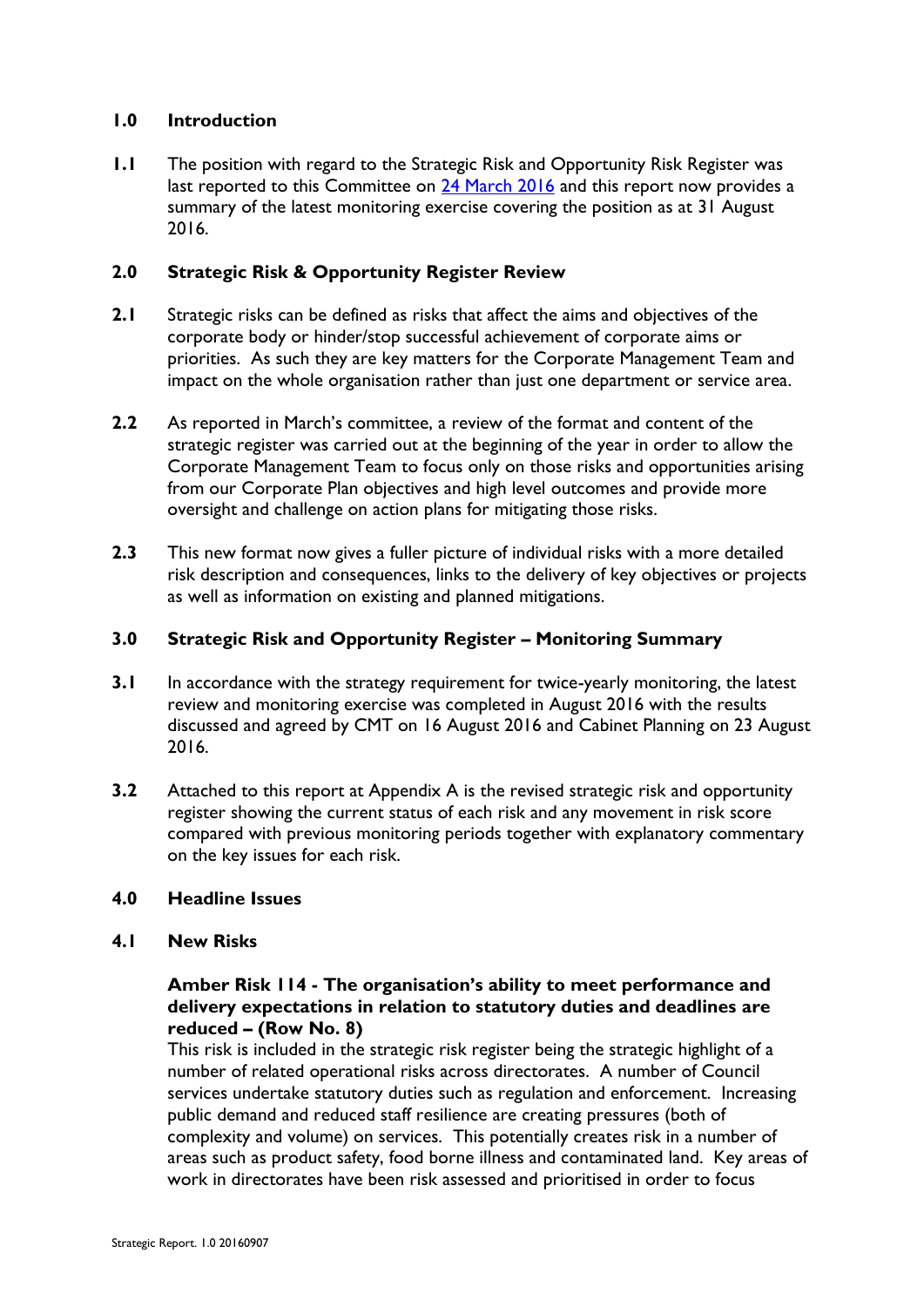attention on those areas of highest need. In addition, where relevant, services deploy triage systems to focus resources in areas of greatest risk. However, residual risk remains during times of change to service design and delivery.

# **Amber Risk 116 - Risk of non-delivery of a plan for waste that delivers increased recycling levels in Plymouth – (Row No. 9)**

A Programme Plan has been developed with milestones reviewed and monitored by the Project Board (Members and Senior Officers). This will help to ensure the city's recycling targets are achieved and the service is modernised and fit for purpose so that the increase in demand on the service in accordance with the Plymouth Plan Housing Growth can be met.

# **4.2 Risk Score Unchanged**

# **Red Risk 95 – Medium Term Financial Strategy 2016-2020 (Row No. 1)**

The Council has approved a balanced 2016/17 revenue and capital budget and the development of an MTFS to 2019/20. A revised MTFS is being prepared and is due to be considered by Cabinet in October and a recommendation made to Full Council.

# **Amber Risk 21 - Being unable to deliver Council services within the envelope of the resources provided in 2016/17 – (Row No. 2)**

Budget is presented to senior officers and members in scoreboard format which is delivering greater transparency and challenge. Progress is reported within monthly finance reporting to Cabinet members and Scrutiny Board.

# **Amber Risk 83 – Failure to reduce health inequalities (Row No. 3)**

Thrive Plymouth framework has been adopted by full council. Work continues with major employers and schools to influence healthier lifestyles.

# **4.3 Risk Score Increased**

# **Amber Risk 46 – The Council not meeting its obligations to keep citizen data secure – Increased from 12 to 16 (Row No. 5)**

In order to maintain the level of awareness in directorates due to the global increase in the number of data breaches, the risk probability score has been increased for this risk. The Information Governance Manager is undertaking targeted awareness sessions at team meetings and continuing to monitor completion rates for the eLearning training that has been rolled out to staff. Data breach incident reporting is being improved to provide a greater level of consistency across directorates.

# **5.0 Leaving the EU**

- **5.1** Following the UK referendum vote to leave the EU on 23 June a Leaving the EU working group has been formed, chaired by the Assistant Chief Executive.
- **5.2** The working group will support the Council in understanding, interpreting and engaging in the Brexit process. Being informed, prepared and proactive will ensure that the Council is in the best possible position to take advantage of opportunities that arise as well as being ahead of the game to potential risks.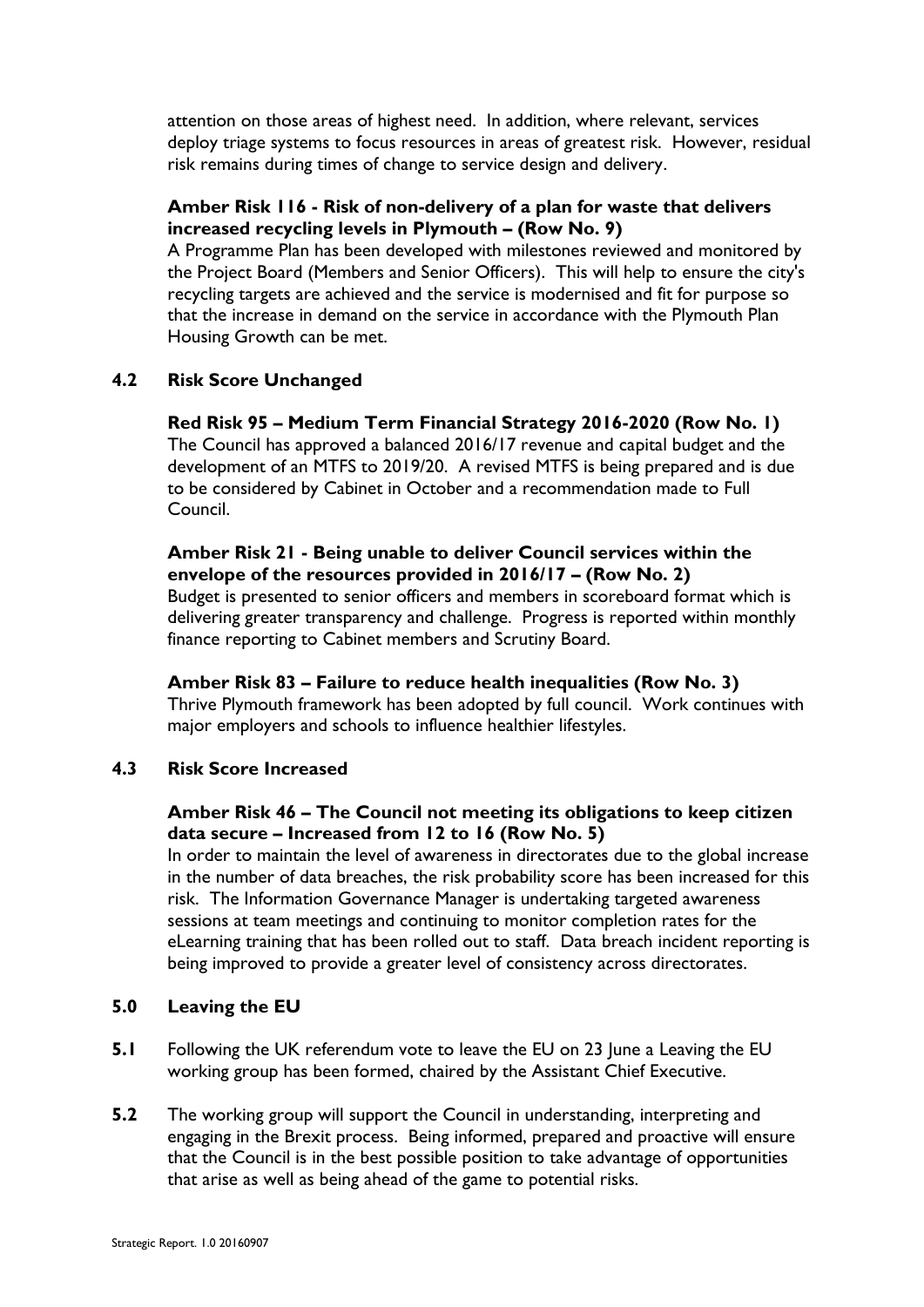- **5.3** A risk log has been developed and an initial scoping exercise has taken place to identify potential risks and opportunities under the following risk category headings:-
	- The Plymouth Plan
	- Planning
	- Procurement
	- **•** Community
	- lobs
	- **•** Skills
	- Adult Social Care
	- Child Care
	- Legislation and Regulation
	- Financial
	- The Economy
- **5.4** The working group will also provide the link to other organisations such as the Local Enterprise Partnership, the Growth Hub and business representative bodies such as Chambers of Commerce to gather some initial views from local businesses on the impact of the referendum.
- **5.5** The Working Group Chair will provide CMT with a monthly update and also update Cabinet where necessary.

# **6.0 Devolution**

- **6.1** In the Summer of 2015, Plymouth City Council, together with all the councils across Devon and Somerset worked together to submit a Statement of Intent to Government expressing the desire to explore a Devolution Deal that would transfer powers and funding from central Government, and enable greater influence over a wide range of public service areas.
- **6.2** On 25 May 2016, a meeting was held between the leaders of Plymouth City Council, Somerset and Devon County Councils and the Mayor of Torbay Council, with the Secretary of State for Communities and Local Government. At that meeting, the Secretary of State offered to support and open up negotiations for a Devolution Deal, if each council, and the respective MPs covering the area were able to provide evidence of an 'in principle' agreement for the creation of a new Combined Authority to administer any Devolution Deal. Negotiations are expected to progress with a draft deal and business case being developed.

# **7.0 The Plymouth Plan**

- **7.1** This year we agreed a new Plymouth Plan. The aim is to raise Plymouth's population from 261,000 to more than 300,000 creating 22,700 homes (including around 7,250 affordable homes) and 18,600 jobs.
- **7.2** The plan replaces over 100 existing strategies covering areas such as health, children and young people, culture, transport and the economy. The Part Two draft was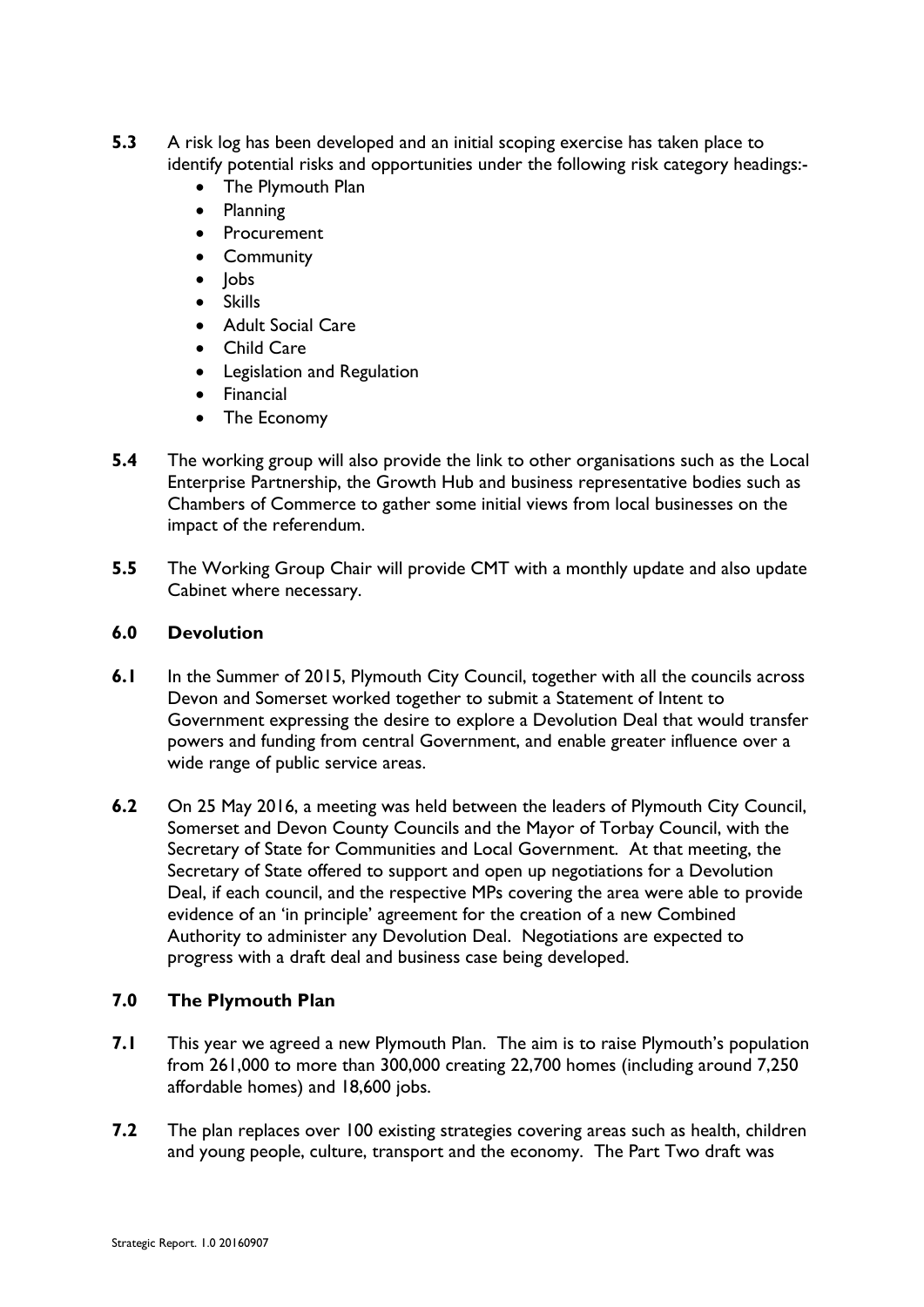published in June 2016 and the whole plan will be submitted to the Government for public examination by January 2017.

**7.3** The next review of the strategic risk register will include a risk to cover the latest overarching position on the progress of the Plymouth Plan and any potential risks arising from delays in delivery milestones.

## **8.0 Finance Fit Risk Management Review**

- **8.1** The Finance FIT project has been launched with the objective of managing delivery of a modern, fit for purpose, cost efficient, cost effective and customer focused Finance Service.
- **8.2** A review of our risk management approach to drive better value from risk management activities is one of the Assurance work stream objectives of the project.
- **8.3** This review took place during July as a joint working collaboration between the Corporate Risk Team and Devon Audit Partnership.
- **8.4** A risk perception questionnaire was sent to all third tier managers and Assistant Directors have been interviewed to get their view on how well risk management is working within their service as well as any areas they would like to see develop.
- **8.5** An audit report is being produced that will include actions to be implemented over the coming 12 months.
- **8.6** The output from the review will be used to create tools to allow the Council to become less risk averse by using risk management as a business driver and therefore better able to maximise opportunities.
- **8.7** Progress of the review will be reported to future meetings of this Committee.

### **9.0 Summary and Conclusion**

- **9.1** The Council's success in dealing with the risks that it faces can have a major impact on the achievement of key promises, objectives and ultimately therefore, the level of service to the community.
- **9.2** The movement in risk scores and the consequent changes to the Council's overall strategic risk profile outlined in this latest review provides good evidence of the dynamic nature of the Strategic Risk and Opportunity Register and the maturity of the Council's approach to the identification and management of strategic risk.
- **9.3** The inclusion of risk management considerations is a key feature in the Council's key corporate processes featuring in the Corporate Plan preparation, Change Plans, Budget Planning and Monitoring and Performance Management.
- **9.4** This embedded approach acts as an effective early warning system for the recording, monitoring and management of risks that threaten the delivery of the Council's strategic objectives and plans.